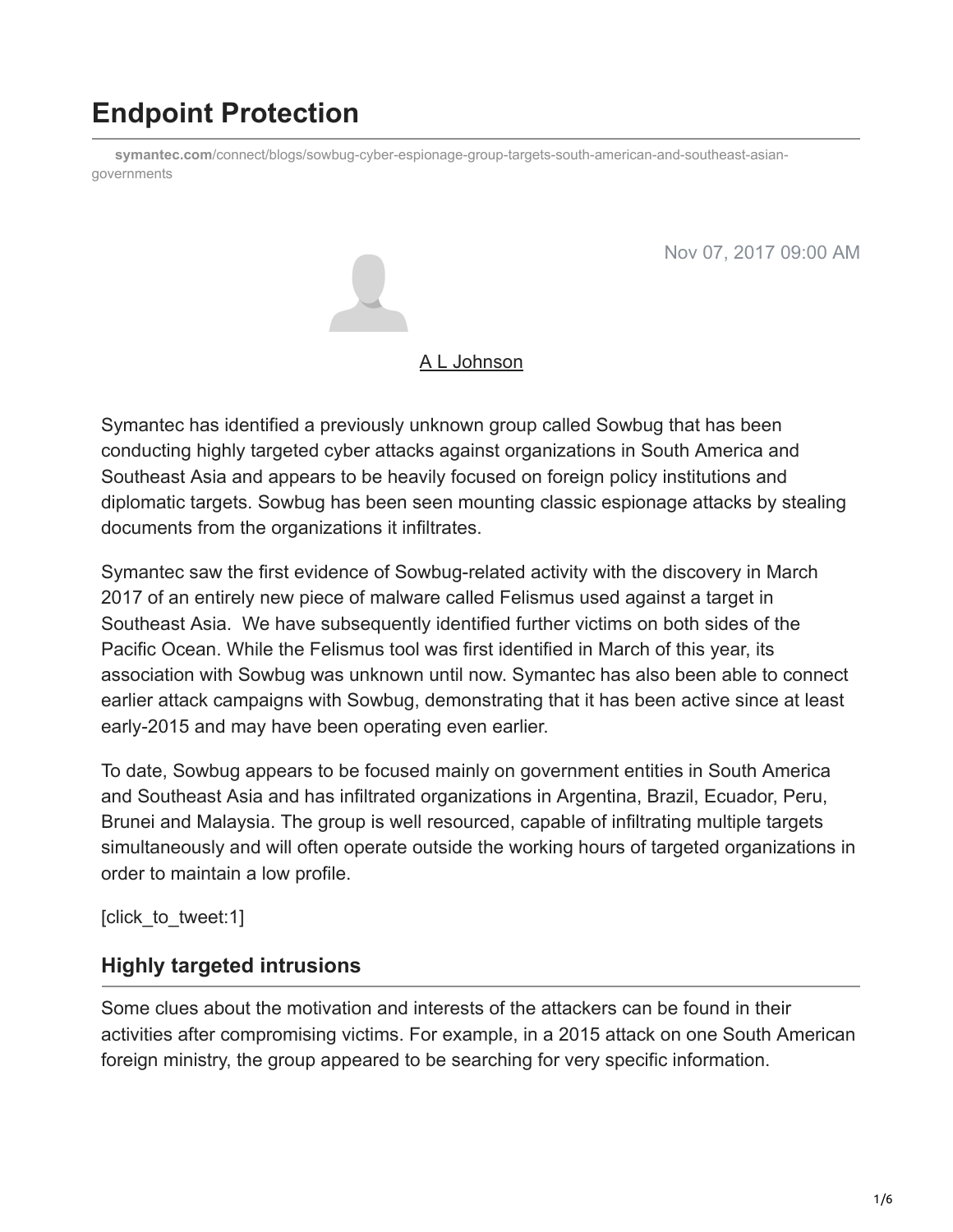The first evidence of its intrusion dated from May 6, 2015 but activity appeared to have begun in earnest on May 12. The attackers appeared to be interested in one division of the ministry that is responsible for relations with the Asia-Pacific region. They attempted to extract all Word documents stored on a file server belonging to this division by bundling them into a RAR archive by running the following command:

cmd.exe /c c:\windows\rar.exe a -m5 -r -ta20150511000000 -v3072 c:\recycler\ [REDACTED].rar "\\[REDACTED]\\*.docx" \\[REDACTED]\\*.doc.

Interestingly, the command specified that only files modified from May 11, 2015 onwards should be archived.

The attackers appear to have successfully extracted the archive because an hour later they returned, this time attempting to extract all documents modified from May 7, 2015, an extra four days' worth of data. Presumably they either didn't find what they were looking for in the initial incursion, or else noticed something in the documents they stole earlier that prompted them to hunt for more information.

The attackers didn't stop there. Their next move was to list any remote shared drives and then attempt to access remote shares owned by the specific government office they were targeting, again attempting to extract all Word documents. In this case, they searched for any documents modified from May 9 onwards. The attackers then seemed to broaden their interest, listing the contents of various directories on remote shares, including one belonging to another division of the South American foreign ministry, this one responsible for relations with international organizations. They also deployed two unknown payloads to the infected server. In total, the attackers maintained a presence on the target's network for four months between May and September 2015.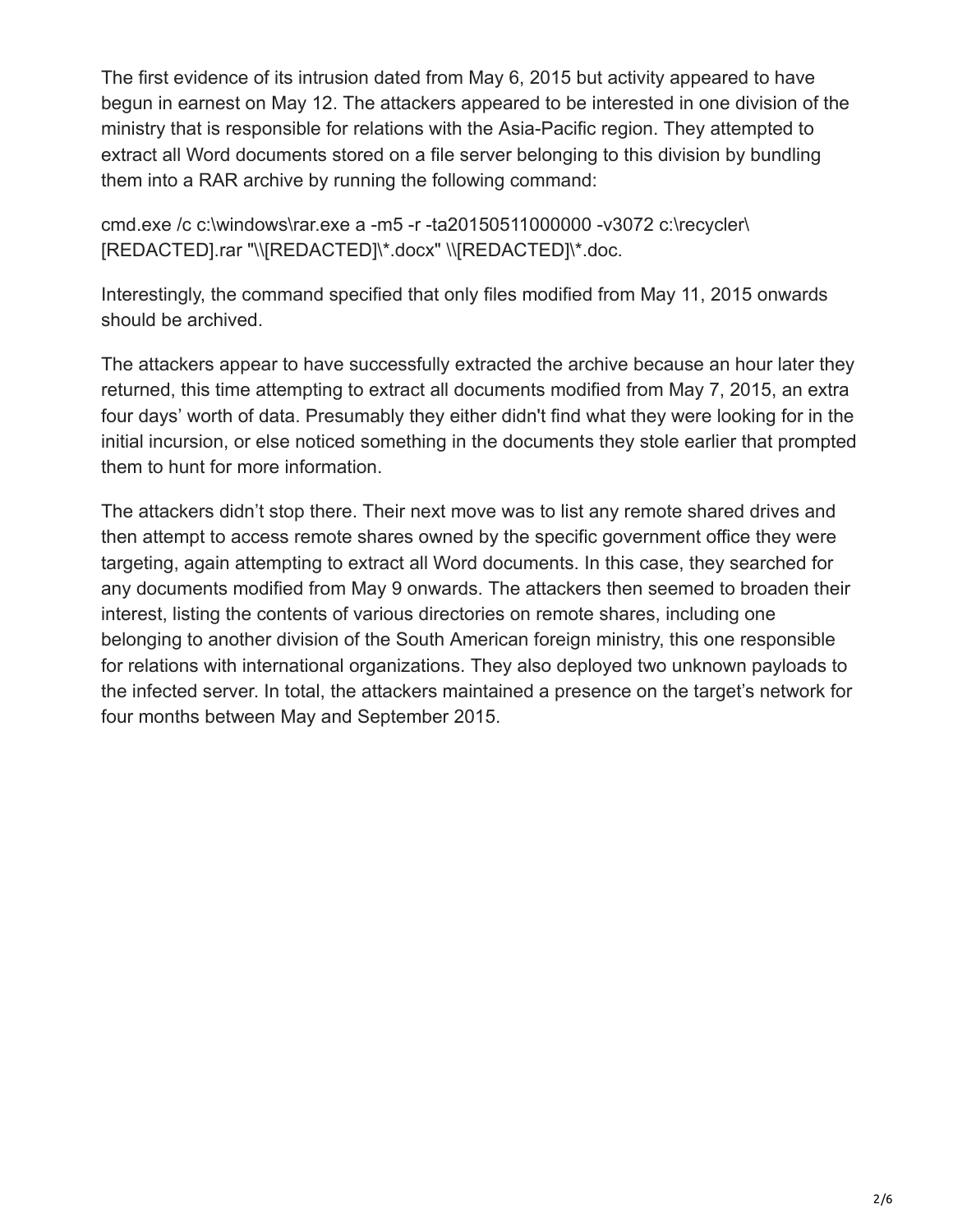## #SowbugAPT

# **South American & Southeast Asian Governments**

**Targeted By Cyber Espionage Group** 



#### **Network traversal: Keeping a low profile**

Sowbug frequently maintains a long-term presence on the networks of targeted organizations, sometimes remaining inside a victim environment for up to six months. One of the tactics it uses to avoid drawing attention to itself is impersonating commonly used software packages such as Windows or Adobe Reader. It has never attempted to compromise the software itself. Rather, it gives its tools file names similar to those used by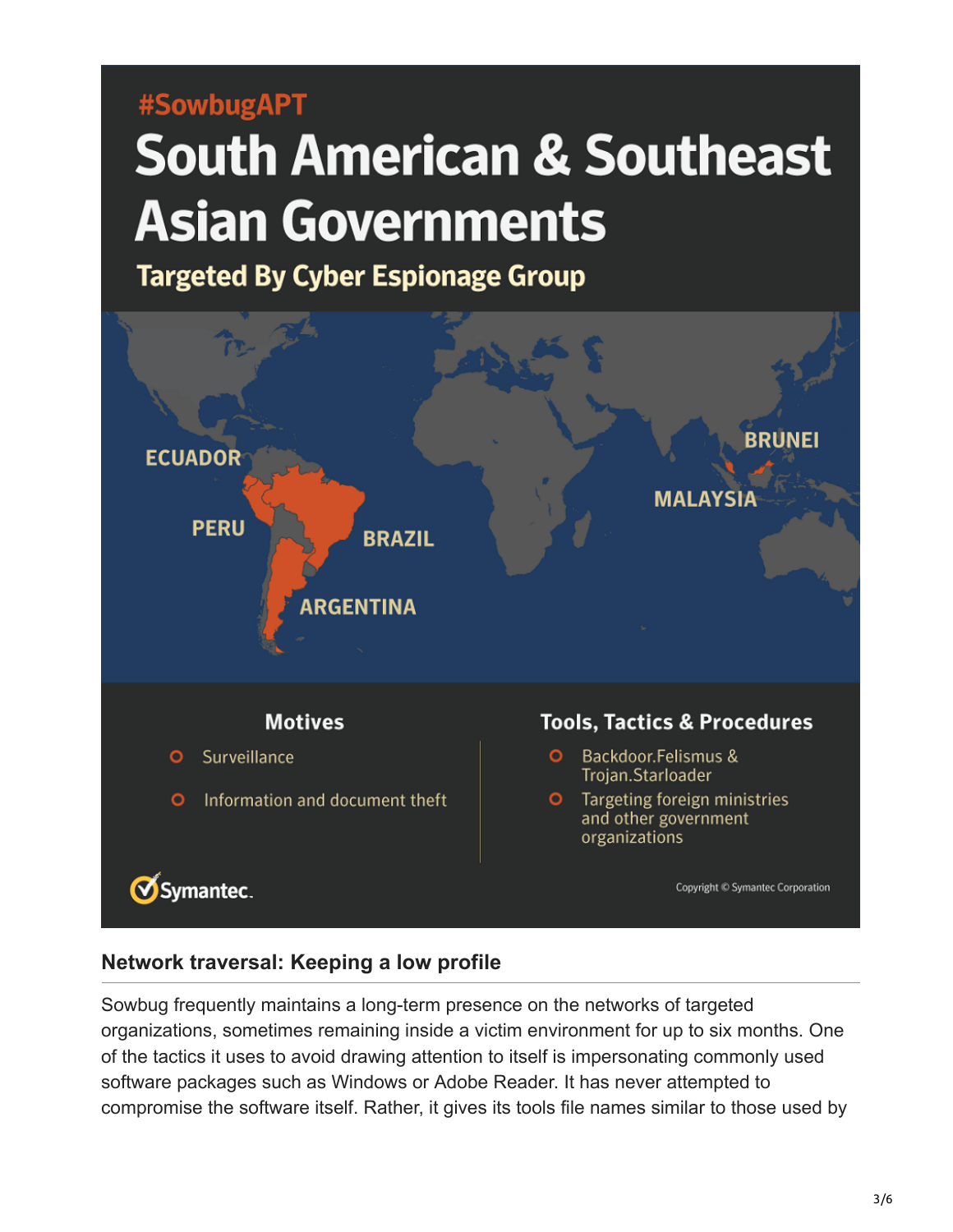the software and places them in directory trees that could be mistaken for those used by the legitimate software. This allows the attackers to hide in plain sight, as their appearance in process listings is unlikely to arouse suspicion.

For example, in September 2016, Sowbug infiltrated an organization in Asia, deploying the Felismus backdoor on one of its computers, Computer A, using the file name adobecms.exe in CSIDL\_WINDOWS\debug. From there, it installed additional components and tools to a directory named CSIDL\_APPDATA\microsoft\security.

The attackers then began to perform reconnaissance activities on Computer A via cmd.exe, collecting system-related information, such as the OS version, hardware configuration, and network information. They then performed some further reconnaissance, attempting to identify all installed applications on the computer. They returned four days later, creating a sub-directory called "common" in the Adobe directory of the Program Files folder, i.e. c:\Program Files\Adobe\common, and installed another tool in this sub-directory, again named adobecms.exe. This was possibly an updated version of the backdoor.

The attackers' network reconnaissance appeared to be successful because a second computer of interest in the organization was identified and compromised. The attackers then returned to Computer A, installing another executable called fb.exe. This file appears to be used to copy Felismus across the network to other computers and there is evidence that the attackers used it to attempt to infect at least two more computers.

The attackers took further measures to remain under the radar by carrying out their operations outside of standard office hours. In this case, the attackers maintained a presence on the target's network for nearly six months between September 2016 and March 2017.

### **Infection vectors**

How Sowbug performs its initial infiltration of a target's network remains unknown. In some cases, there was no trace of how Felismus made its way onto compromised computers, meaning it was likely deployed from other compromised computers on the network. In other attacks, there was evidence that Felismus was installed using a tool known as Starloader (detected by Symantec as Trojan.Starloader). This is a loader that installs and decrypts data from a file called Stars.jpg. Additionally, Starloader was also observed deploying additional tools used by the attackers, such as credential dumpers and keyloggers.

It is still unknown how Starloader is installed on the compromised computer. One possibility is that the attackers use fake software updates to install files. Symantec has found evidence of Starloader files being named AdobeUpdate.exe, AcrobatUpdate.exe, and INTELUPDATE.EXE among others. These were used to create versions of the Felismus backdoor as well as other tools.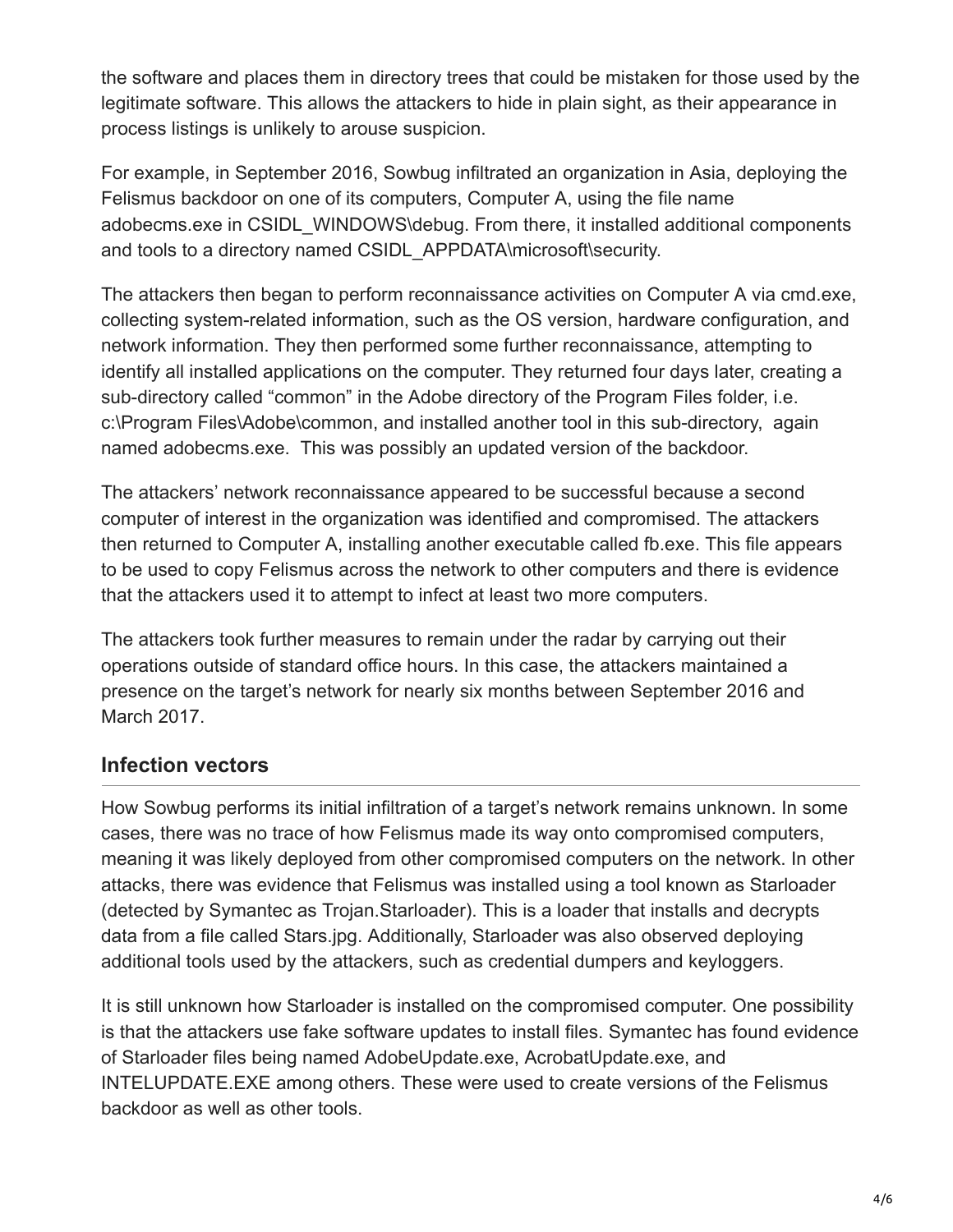#### **Global threat**

While cyber espionage attacks are often seen against targets in the U.S., Europe, and Asia, it is much less common to see South American countries targeted. However, the number of active cyber espionage operations has increased steadily in recent years and the emergence of Sowbug is a reminder that no region is immune to this kind of threat.

#### **Protection**

Symantec customers are protected against Sowbug and Symantec has also made efforts to notify identified targets of its operations.

Customers with Intelligence Services or WebFilter-enabled products are protected against activity associated with the Sowbug group. These products include:

- Web Security Service (WSS)
- ProxySG
- Advanced Secure Gateway (ASG)
- Security Analytics
- Content Analysis
- Malware Analysis
- SSL Visibility
- PacketShaper

Symantec has the following specific detections in place for the threats called out in this blog:

#### **AV**

- [Backdoor.Felismus](https://www.symantec.com/security_response/writeup.jsp?docid=2017-052906-1608-99)
- [Trojan.Starloader](https://www.symantec.com/security_response/writeup.jsp?docid=2017-092904-4221-99)

#### **IPS**

#### **Indicators of compromise**

#### **Backdoor.Felismus samples**

| MD5                              | <b>Detection</b>  |
|----------------------------------|-------------------|
| 514f85ebb05cad9e004eee89dde2ed07 | Backdoor Felismus |
| 00d356a7cf9f67dd5bb8b2a88e289bc8 | Backdoor Felismus |
| c1f65ddabcc1f23d9ba1600789eb581b | Backdoor Felismus |
| 967d60c417d70a02030938a2ee8a0b74 | Backdoor Felismus |